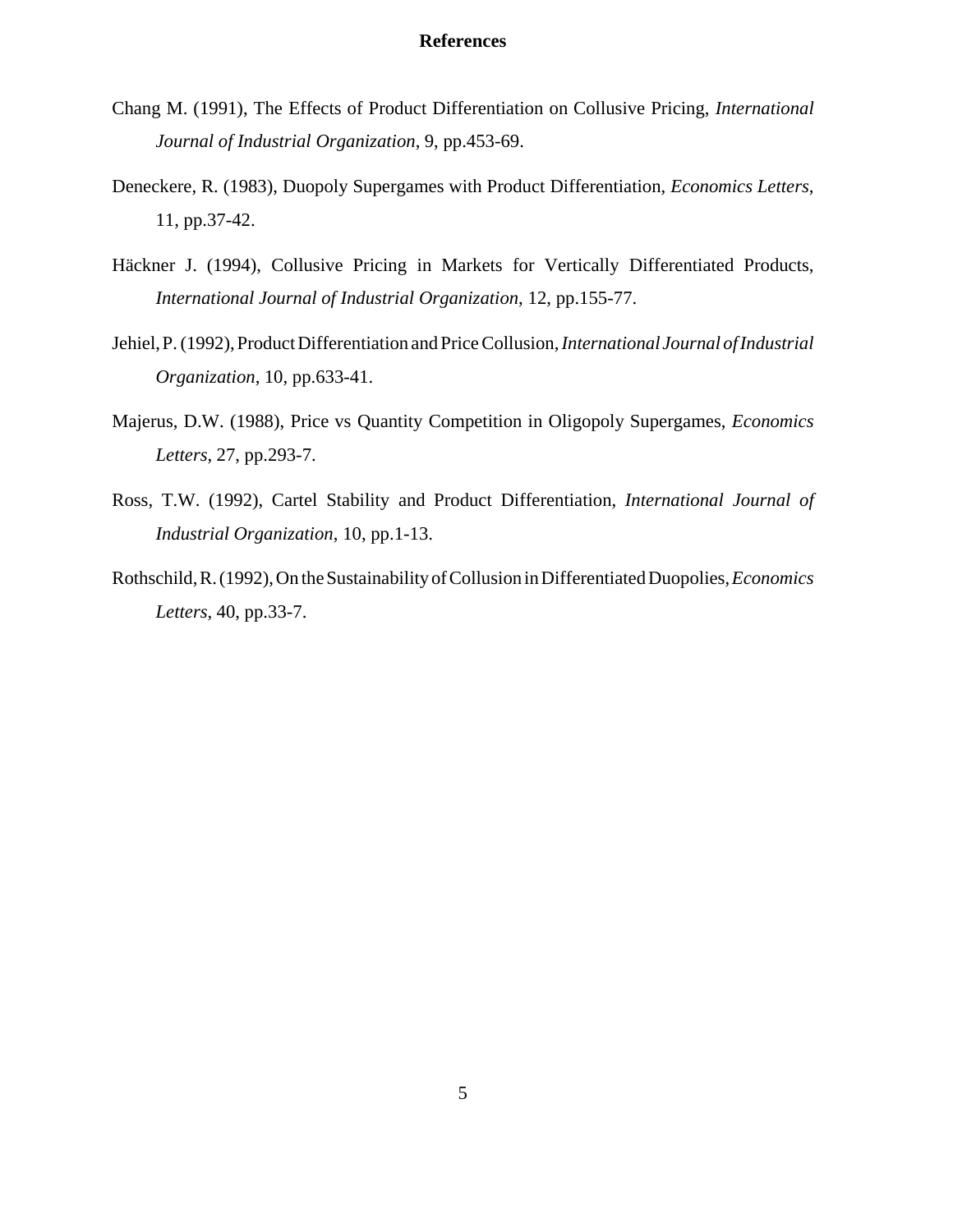Since  $\rho_c^* = \rho_B^*$  when *r*=0.96155, the reverse is true only for  $r \in ]0.96155, 1]$ , i.e., when products are very close substitutes.

As far as social welfare is concerned, Ross (1992, p.8-9) shows that under Bertrand competition the ratio  $SW^C/SW^N$  decreases as  $r$ , i.e., the degree of substitutability, increases. Thus, the larger is product differentiation the less harmful collusion will be. It can be quickly checked that the same holds in the Cournot setting as well. Social welfare is defined as the sum of consumer surplus and industry profits:

$$
SW^J = \sum_{i} \pi_i^J + CS^J, \quad i = 1, 2; \quad J = N, C,
$$
 (9)

which in the two cases under consideration yields:

$$
SW^N = \frac{(a-c)^2(3+r)}{(2+r)^2}; \quad SW^C = \frac{3(a-c)^2}{4(1+r)}.
$$
 (10)

It is straightforward to verify that both  $SW^N$  and  $SW^C$  are decreasing and convex in *r*. Since the same also holds for the ratio  $SW^C/SW^N$ , the above claim is thus proved.

## **3. Conclusions**

I have investigated the issue of cartel stability in a quantity-setting duopoly where products are characterized by an exogenous degree of substitutability. The comparison between my results and those derived by Ross (1992) for a price-setting duopoly shows that collusion in quantities is more easily sustained than collusion in prices for a wide range of parameters, while the opposite holds only when the degree of substitutability between products is almost complete. This conclusion differs completely with that reached by Rothschild (1992) while it confirms to a certain extent that of Deneckere (1983). Finally, the level of social welfare associated with the cartel increases as product differentiation increases, independently of whether firms set prices or quantities.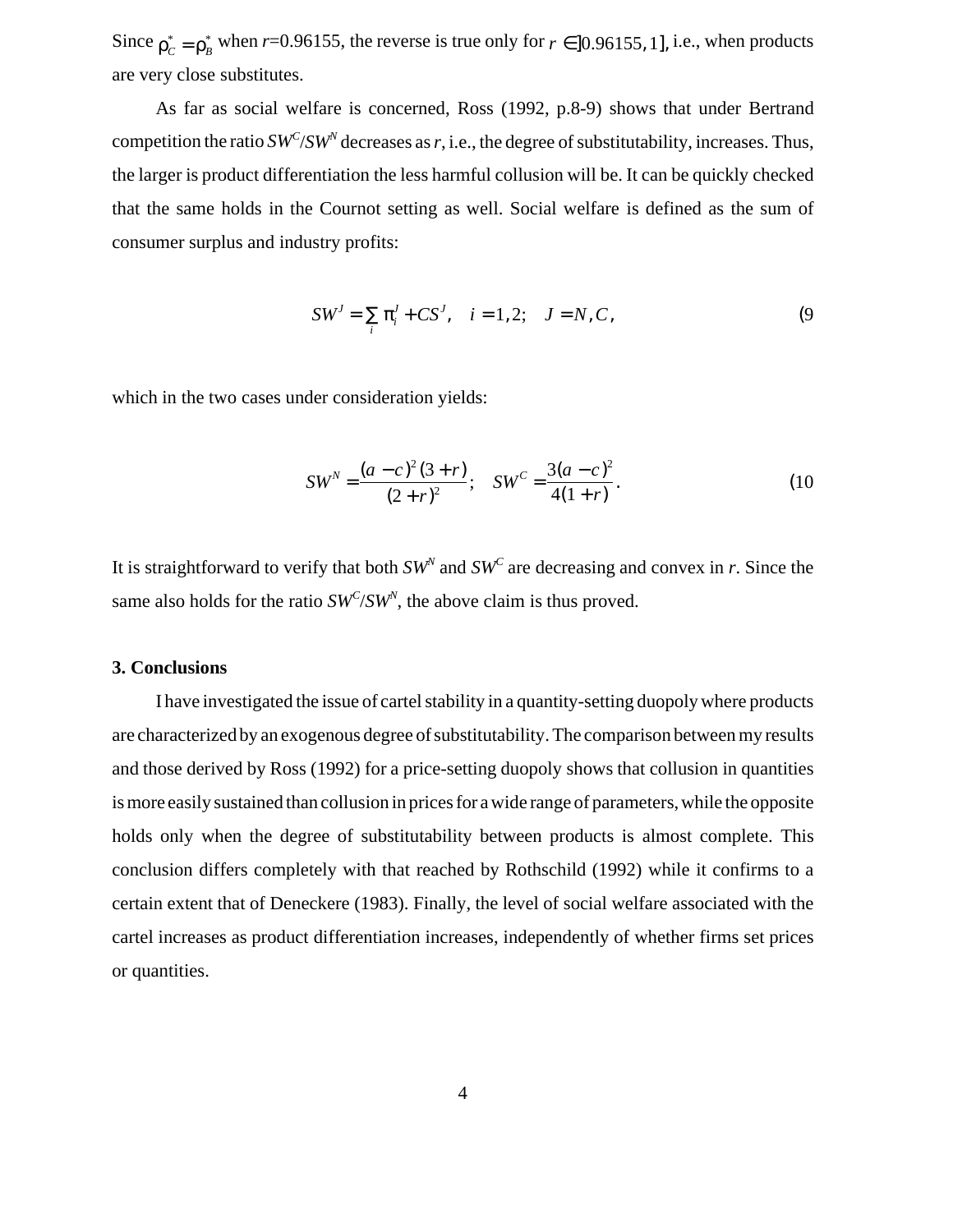$\pi_i^D = [(a-c)(2b+d)]^2/16b(b+d)^2$ .

By now we are well acquainted with the notion of collusion stability in an infinitely repeated game, so that I can confine myself to recall that the critical discount rate

$$
\rho^* = \frac{\pi^C - \pi^N}{\pi^D - \pi^C} \tag{6}
$$

provides a direct measure of cartel stability. Provided that the model is symmetric, index *i* can be dropped. On the basis of the above calculations, the critical discount rate in the Cournot case is the following:

$$
\rho_C^* = \frac{4(r+1)}{4(r+1) + r^2},\tag{7}
$$

which is equal to 1 when goods are completely independent  $(r=0)$ , while it is equal to 8/9 when there is perfect substitutability  $(r=1)$ . Furthermore, it is easily checked that in the relevant range of parameters both the first and the second derivatives of  $\rho_c^*$  respect to *r* are non-positive, so that the critical discount factor is decreasing and concave in the degree of substitutability.

The critical discount rate under Bertrand competition (Ross, 1992, pp.7-8) is defined as follows:

$$
\rho_B^* = \frac{4(1+r)}{(2-r)^2} \quad \forall r \in [0, 0.73]; \quad \rho_B^* = \frac{r^4}{(2-r)^2(r^2+r-1)} \quad \forall r \in [0.73, 1]. \tag{8}
$$

The discontinuity in  $\rho_B^*$  is due to the fact that for *r*>0.73 the model ovestates the gain from cheating and violates the constraint that all quantities must be positive. When this constraint is duly accounted for, the second expression in (8) obtains. Thus, under Bertrand behaviour cartel stability initially decreases and then increases as product differentiation shrinks. A comparison between (7) and (8) shows that quantity collusion is generally more stable than price collusion.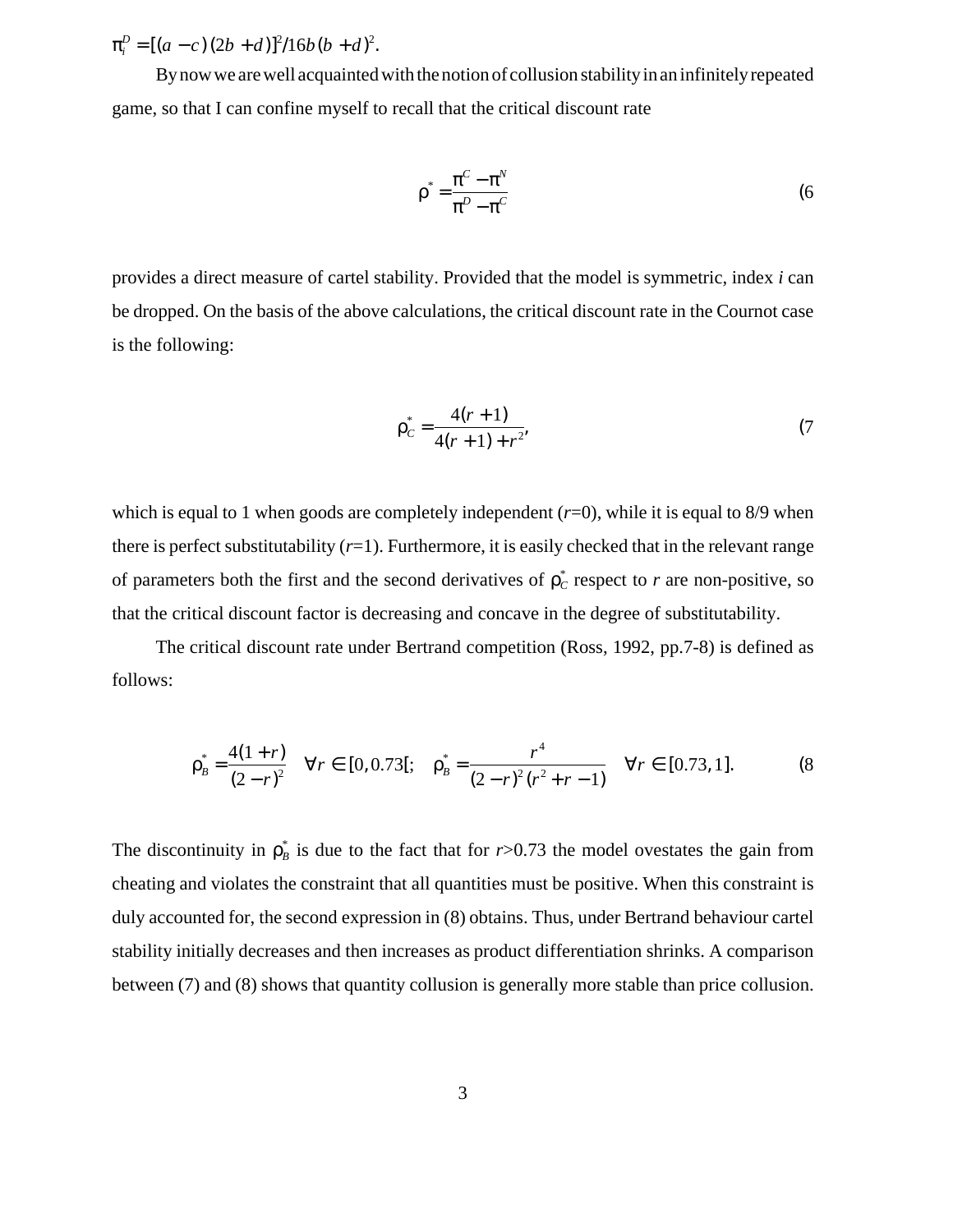$$
p_i = a - bx_i - dx_j, \quad i, j = 1, 2, \quad i \neq j.
$$
 (2)

The ratio  $r = d/b \in [0, 1]$  measures the degree of exogenous differentiation between the two goods. If *r*=0 they are completely independent, while if *r*=1 they are perfect substitutes. Both firms produce at the same constant marginal cost *c*. Thus, the profit function of firm *i* is the following:

$$
\pi_i = (p_i - c)x_i,\tag{3}
$$

from which firm *i*'s reaction function in the quantity space can be derived:

$$
\frac{\partial \pi_i}{\partial x_i} = a - c - 2bx_i - dx_j = 0.
$$
 (4)

Solving (4), we obtain  $x_i^N = (a - c)/(2b + d)$  and  $\pi_i^N = b(a - c)^2/(2b + d)^2$  as the optimal quantity and equilibrium profit for firm *i* in the simultaneous noncooperative duopoly game.

Let us now focus on cartel behaviour. The objective of the cartel is to maximize joint profits  $\Pi^C = \pi_i^C + \pi_j^C$ . The generic first order condition is:

$$
\frac{\partial \Pi^C}{\partial x_i} = a - c - 2bx_i - 2dx_j = 0,
$$
\n(5)

from which we can easily obtain firm *i*'s optimal collusive output  $x_i^C = (a - c)/2(b + d)$  and then equilibrium profits  $\pi_i^C = (a - c)^2/4(b + d)$ .

We are finally able to investigate firm *i*'s cheating behaviour, provided firm *j* sticks to the collusive agreement. By substituting  $x_j^C = (a - c)/2(b + d)$  into (4) and solving for  $x_i$ , we get  $x_i^D = (a - c)(2b + d)/4b(b + d)$  as firm *i*'s deviation output, while deviation profits are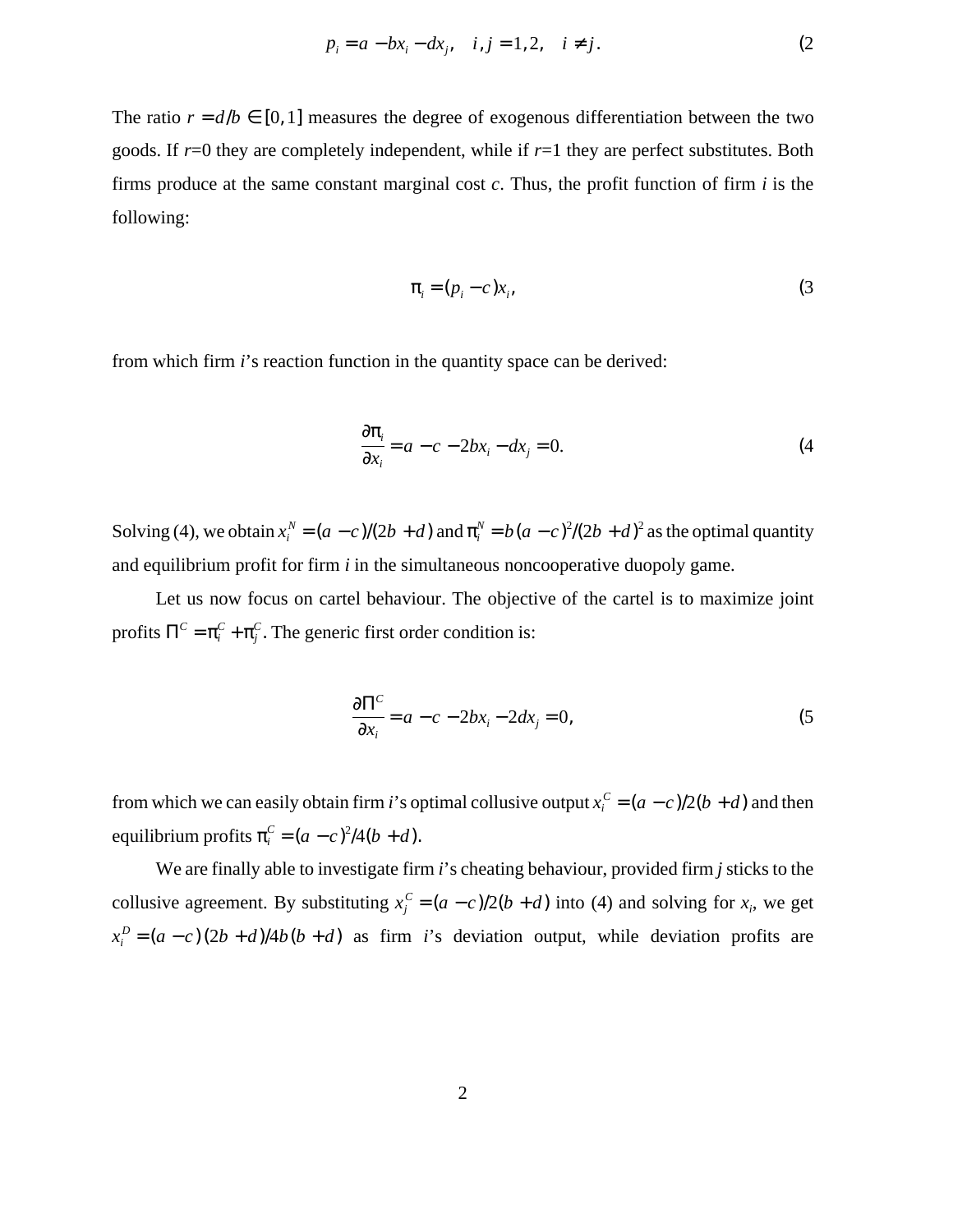## **1. Introduction**

The issue of cartel stability has received wide attention in the recent oligopoly theory. In this short note, I want to focus on the influence exerted by product differentiation on firms' ability to collude. Within the address approach, this question has been tackled in several papers (Chang, 1991; Jehiel, 1992; Ross, 1992 and Häckner, 1994). Within the non-address approach, the main contributions are those of Deneckere (1983), Majerus (1988), Ross (1992) and finally Rothschild (1992). Ross confines his attention to the interplay between product differentiation and price collusion, showing that the critical discount rate is initially decreasing and then increasing in the degree of substitutability between products. Deneckere, as well as Rothschild, compares cartel stability under price and quantity competition, though resorting to different models. The first author claims that collusion is better sustained in price setting games when substitutability is high, while the reverse holds when substitutability is low; on the contrary, the second author finds that a high degree of substitutability fosters collusion in quantity, and *viceversa*. Finally, Majerus has shown that the latter result does not hold as the number of firms increases. In the following pages, I am going to investigate collusive behaviour in a differentiated quantity-setting duopoly adopting the same modelization as in Ross (1992). On the basis of my own and Ross' results it is possible to claim that quantity collusion is generally more stable than price collusion, except when goods are very close substitutes. This conclusion is in sharp contrast with Rothschild (1992) while it is partially in line with Deneckere (1983).

## **2. The model**

The model I adopt relies on a quadratic utility function for the representative consumer, as in Dixit (1979), Singh and Vives (1984) and Ross (1992). Individuals derive utility from the consumption of two substitute goods,  $x_1$  and  $x_2$ , and a numeraire *y*, according to

$$
U = ax_1 + ax_2 - \frac{1}{2}(bx_1^2 + 2dx_1x_2 + bx_2^2) + y
$$
 (1)

that, given  $p_y=1$ , yields the following inverse demand function for good *i*: